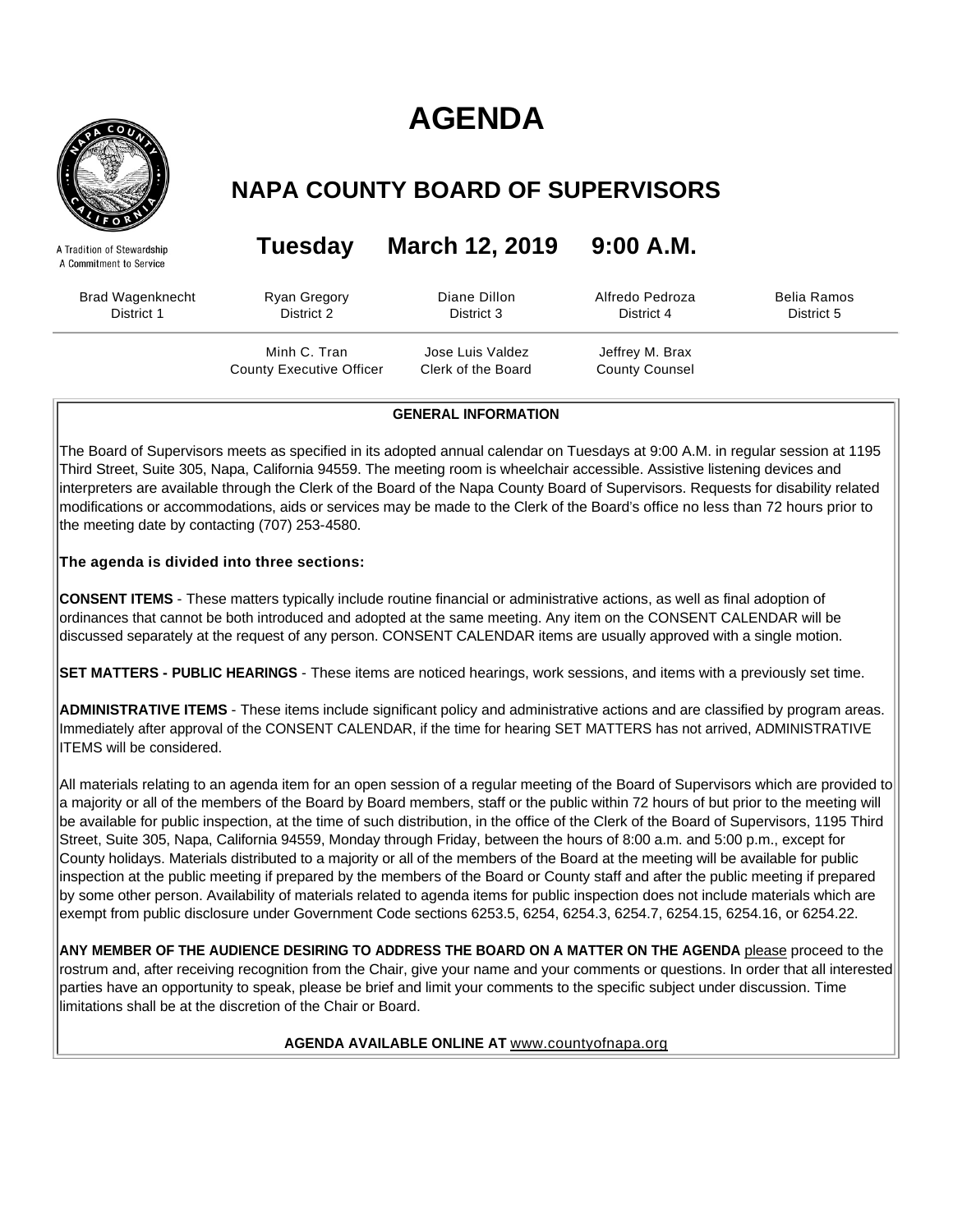# **1. CALL TO ORDER; ROLL CALL**

# **2. PLEDGE OF ALLEGIANCE**

**3. APPROVAL OF MINUTES**

# **4. PRESENTATIONS AND COMMENDATIONS**

**A.** Director of Human Resources to introduce new County employees.

# **5. DEPARTMENT HEADS REPORTS AND ANNOUNCEMENTS**

# **6. CONSENT ITEMS**

#### Human Services

- **A.** Director of Health and Human Services requests approval of and authorization for the Chair to sign Amendment No. 8 to Agreement No. 170225B with Cerner Corporation effective December 10, 2018 to clarify the "Application Services" provision under the "Term and Termination" section of the "Cerner System Schedule" incorporated previously pursuant to Amendment No. 7, for Behavioral Health Information System Software License and services and Billing System for Mental Health and Alcohol and Drug Services.
- **B.** Director of Health and Human Services requests approval of and authorization for the Chair to sign Amendment No. 1 to Agreement No. 170565B with Susana Cinelli, LCSW for the term January 1, 2019 through June 30, 2019 and each automatic renewal thereof to incorporate Addendum No. 1 to the Compensation to include revised hourly rates with no change to the contract maximum to provide counseling to clients referred by the Child Welfare Services Division.
- **C.** Director of Health and Human Services requests approval of and authorization for the Chair to sign Amendment No. 3 to Agreement No. 170870B with Abode Services, Inc. reducing the amount by \$278,036 for a new annual maximum of \$2,780,351 commencing in Fiscal Year 2018-2019, incorporating Addendum 2 to Exhibit A to remove incentive and outcome payments and responsibility for the operation of the Family Shelter, incorporating Addendum 3 to Exhibit B to revise the Compensation provisions and incorporate a new budget for operation of the Napa County homeless shelter and supportive housing system.
- **D.** Director of Health and Human Services requests approval of and authorization for the Chair to sign the following Agreements with the County of Plumas for the term July 1, 2018 through June 30, 2019 for:
	- 1. A maximum of \$25,100 for participation fees for Local Governmental Agency (LGA) Host Entity duties for County-Based Medi-Cal Administrative Activities (CMAA) and/or Targeted Case Management (TCM) programs; and
	- 2. A maximum of \$400 for participation fees for LGA Host Entity duties for Mental Health Medi-Cal Administrative Activities (MH MAA) program.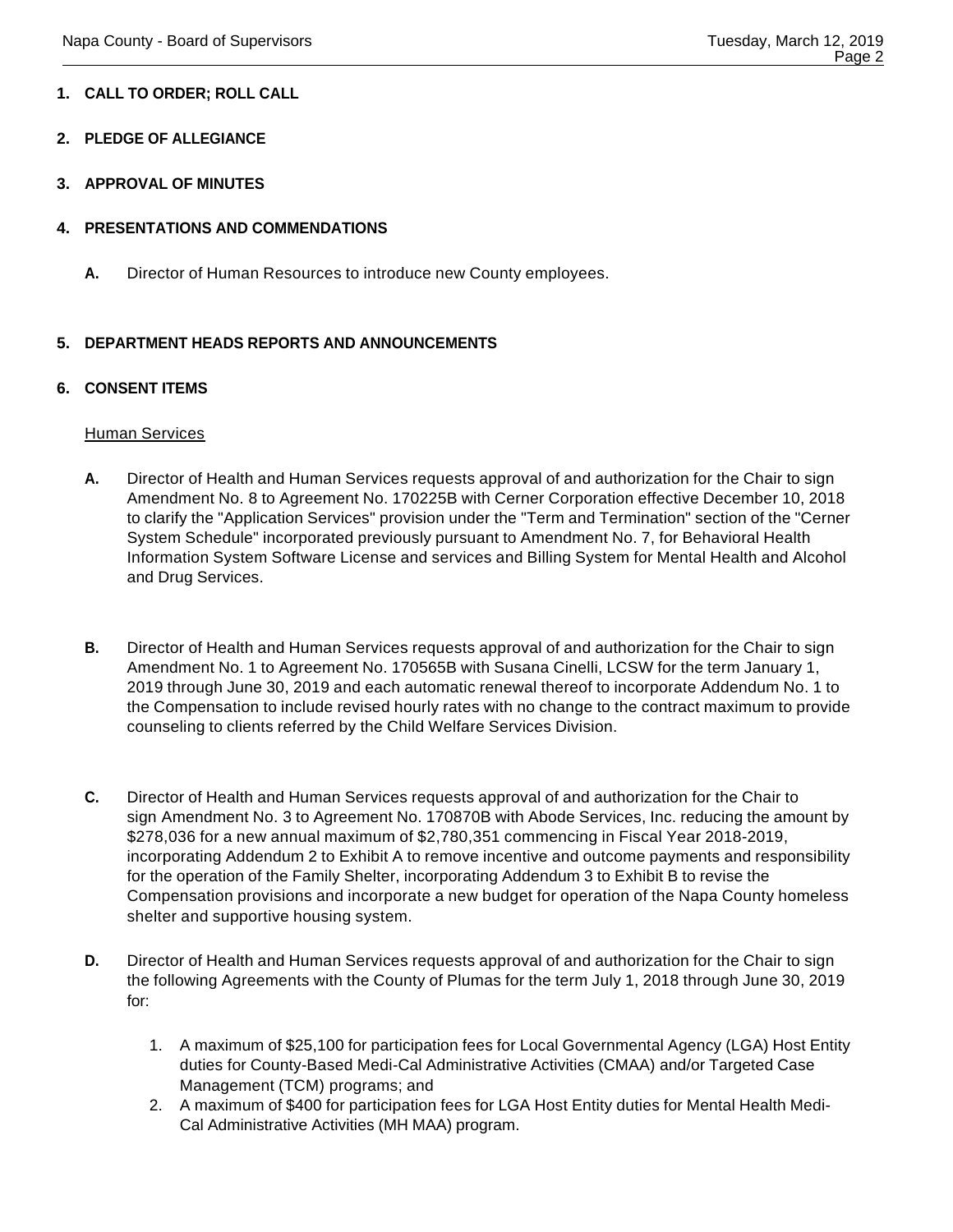# Community Resources & Infrastructure

- **E.** Director of Library Services and Community Outreach requests authorization to accept a grant from the California Coastal Commission in the amount of \$25,390 for the H2O Superhero program.
- **F.** Director of Library Services and Community Outreach requests the following:
	- 1. Acceptance of the Fiscal Year 2018-2019 California Library Literacy Services (CLLS) additional funding in the amount of \$26,519 for the Adult Literacy Program; and
	- 2. Acceptance of the Fiscal Year 2018-2019 California Library Literacy Services (CLLS) funding in the amount of \$80,000 for the Family Literacy Program.
- **G.** Director of Planning, Building and Environmental Services requests approval of and authorization for the Chair to sign Amendment No. 4 to Agreement No. 170358B (formerly Agreement No. 8385) with Ascent Environmental, Inc. increasing the amount by \$36,510 for a new maximum of \$466,455, extending the term through June 30, 2020 and revising the scope of work to include additional analysis and revisions for the preparation of the Climate Action Plan that were not originally anticipated.
- **H.** Director of Public Works requests approval of and authorization for the Chair to sign Amendment No. 1 to Agreement No. 180153B with Napa Valley Petroleum, Inc., increasing maximum compensation by \$50,000 for a new maximum of \$375,000 with all other terms remaining the same, to provide Unleaded and Diesel Fuel services.
- **I.** Director of Public Works requests approval of and authorization for the Chair to sign a Measure A Memorandum of Understanding (MOU) with Howell Mountain Mutual Water Company with a maximum reimbursement of \$468,000 for the term March 12, 2019 through 60 days following notification to the County that the Sunset Drive / Viewridge Drive / Howell Mountain Road water main replacement project has been completed for the purpose of improved water quantity, quality, and reliability.
- **J.** Director of Public Works requests the following related to the Napa Valley Drought Contingency Plan:
	- 1. Approve and authorize the Chair to sign a Memorandum of Understanding with the City of Napa in an amount not to exceed \$25,000; and
	- 2. Approve Budget Transfer No. DPW030 appropriating \$25,000 in the Public Works Groundwater Sustainability and Watershed Program budget (Fund 1000, Sub-Division 1220003) offset by a decrease in General Fund Appropriation for Contingency (Fund 1000, Sub-Division 1059000). (4/5 vote required)
- **K.** Director of Public Works requests adoption of a resolution temporarily closing portions of Coombsville Road and Third Avenue from 7:00 A.M. to 9:30 A.M. on Sunday, March 24, 2019 for the first Napa Women's Half Marathon and 5K.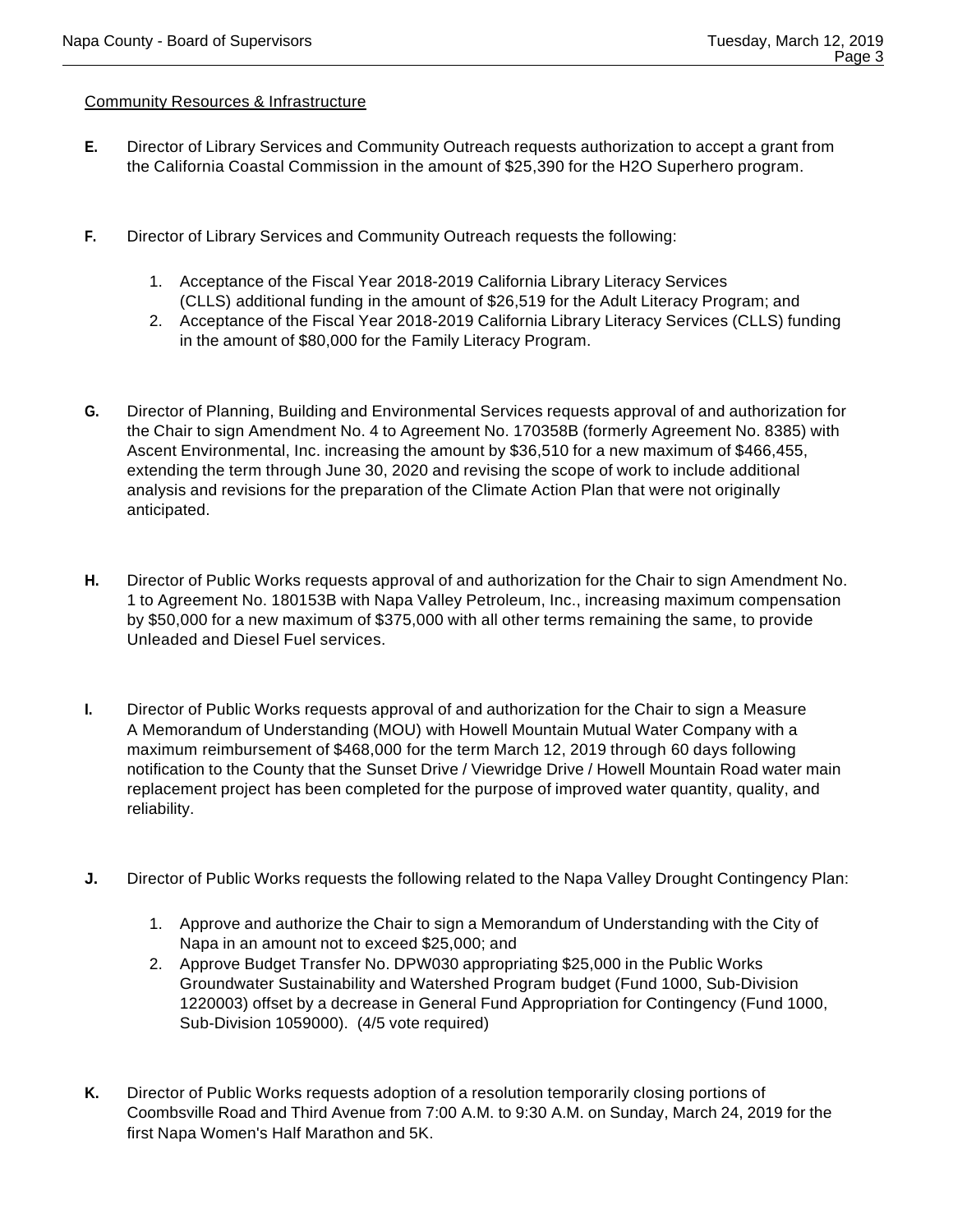**L.** Director of Public Works requests adoption of a resolution temporarily closing a portion of Silverado Trail, from the Calistoga Mineral Water Works to 3479 Silverado Trail (south of the intersection of Crystal Springs Road), from 7:00 A.M. to 11:00 A.M. on Sunday, April 7, 2019 for the Napa Valley Silverado Half Marathon.

# General Admin & Finance

- **M.** Director of Human Resources and Director of Health and Human Services Agency request adoption of a resolution amending the Departmental Allocation List for the Alcohol and Drug Services Division of the Health and Human Services Agency, as follows, effective March 12, 2019, with no net increase to full-time equivalents and no increase to the County General Fund:
	- 1. Deleting one 1.0 FTE Supervising Mental Health Counselor II; and
	- 2. Adding one 1.0 FTE Supervising Mental Health Counselor II Licensed.
- **N.** Director of Human Resources requests the adoption of a resolution correcting Exhibit A to Resolution No. 2019-32 which adjusted salaries for the Eligibility Specialist II and III classifications, effective February 23, 2019.
- **O.** Treasurer-Tax Collector requests the following actions regarding the County's investments:
	- 1. Adoption of a resolution renewing the delegation of investment/reinvestment authority to the Treasurer-Tax Collector for an additional one-year period beginning April 1, 2019 pursuant to California Government Code Sections 53607 and 27000.1; and
	- 2. Approval of the Napa County Statement of Investment Policy in accordance with California Government Code Section 53646(a)(1).
- **P.** County Executive Officer/Director of Emergency Services requests adoption of a resolution notifying Pacific Gas and Electric Company (PG&E) and the California Public Utilities Commission (CPUC) as to information and communications required and other steps to be taken prior to a Public Safety Power Shutdown (PSPS) and as to other wildfire mitigation measures.
- **Q.** County Executive Officer, acting as the Director of Emergency Services, requests adoption of:
	- 1. Resolution ratifying the Proclamation of Local Emergency related to the storms that began on February 26, 2019; and
	- 2. Resolution requesting the Governor to provide state aid under the California Disaster Assistance Act.

#### **7. DISCUSSION OF ITEMS REMOVED FROM THE CONSENT CALENDAR**

**8. PUBLIC COMMENT**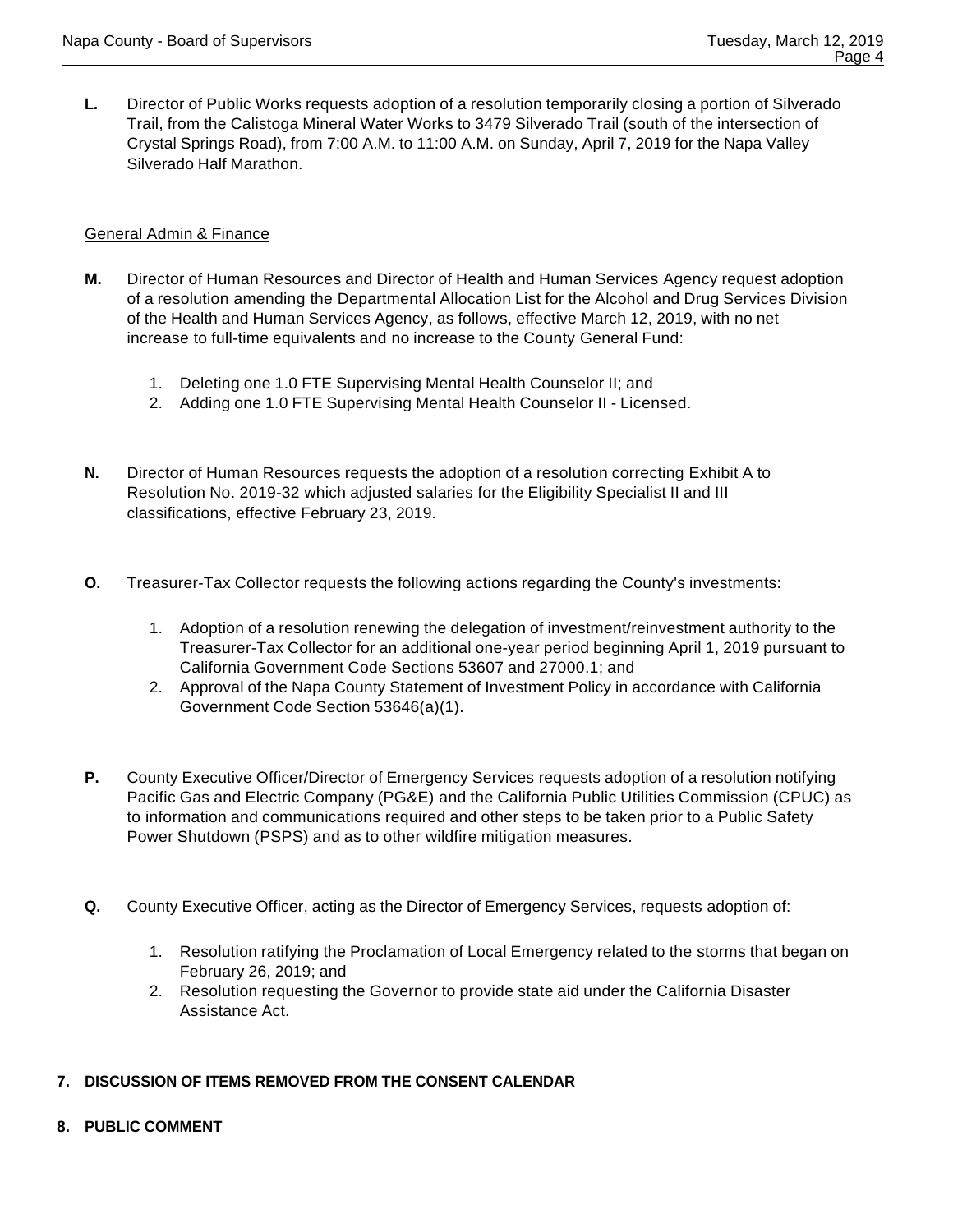In this time period, anyone may address the Board of Supervisors regarding any subject over which the Board has jurisdiction but which is not on today's posted agenda. In order to provide all interested parties an opportunity to speak, time limitations shall be at the discretion of the Chair. As required by Government Code, no action or discussion will be undertaken on any item raised during this Public Comment period.

# **9. SET MATTERS OR PUBLIC HEARINGS**

# **A. 8:00 AM**

Board of Supervisors (BOS) - Closed Session (see Special 8:00 AM BOS Agenda).

# **B. 9:30 AM PUBLIC HEARING**

Consideration and possible action regarding an appeal filed by Caldwell Vineyards Winery to a decision by the Napa County Planning Commission on October 17, 2018 to deny a modification (P17-00074-MOD) to the Caldwell Vineyards Winery Use Permit No.00318-UP to allow the following: 1) increase the winery production capacity from 25,000 gallons to 35,000 gallons per year; 2) increase the existing area of the winery caves; 3) increase the number of daily by-appointment visitation from eight to thirty-five; 4) increase the number of employees from two full-time and one part-time to six full-time and six part-time; 5) modify by-appointment tasting hours; 6) modify the Marketing Plan; 7) allow for on-site consumption of wines; 8) construct a trellis shade structure and crush pad cover; 9) increase the width of portions of the existing roadway; 10) install traffic calming measures on the private portion of Kreuzer Lane; and 11) an Exception to the Napa County Road and Street Standards. The project is located on a  $\pm$ 42.96 acre parcel at the terminus of Kreuzer Lane within an Agricultural Watershed (AW) Zoning District. (Assessor's Parcel Nos. 045-310-056 and 045-310-055) 270 Kreuzer Lane, Napa, CA.

**ENVIRONMENTAL DETERMINATION:** Revised Negative Declaration prepared and circulated but not adopted. According to the proposed Revised Negative Declaration, the proposed project would not have any potentially significant environmental impacts. The project site is not included on a list of hazardous materials sites compiled pursuant to Government Code Section 65962.5. Public Resources Code Section 20180(b)(5) and State CEQA Guidelines Section 152870 provide that CEQA does not apply to projects that a public agency rejects or disapproves.

#### **(CONTINUED FROM JANUARY 29 AND FEBRUARY 26, 2019)**

#### **10. ADMINISTRATIVE ITEMS**

#### Community Resources & Infrastructure

**A.** Director of Public Works requests approval of a form easement agreement with private property owners in support of the Napa Valley Vine Trail segments from Calistoga to Yountville, which includes a provision for the County to pay \$75,000 per year, with annual adjustments based upon consumer price index (CPI), for thirty years to the Vine Trail Coalition (Coalition) for the Coalition to purchase additional insurance coverage on behalf of the Coalition, County, and all easement grantors.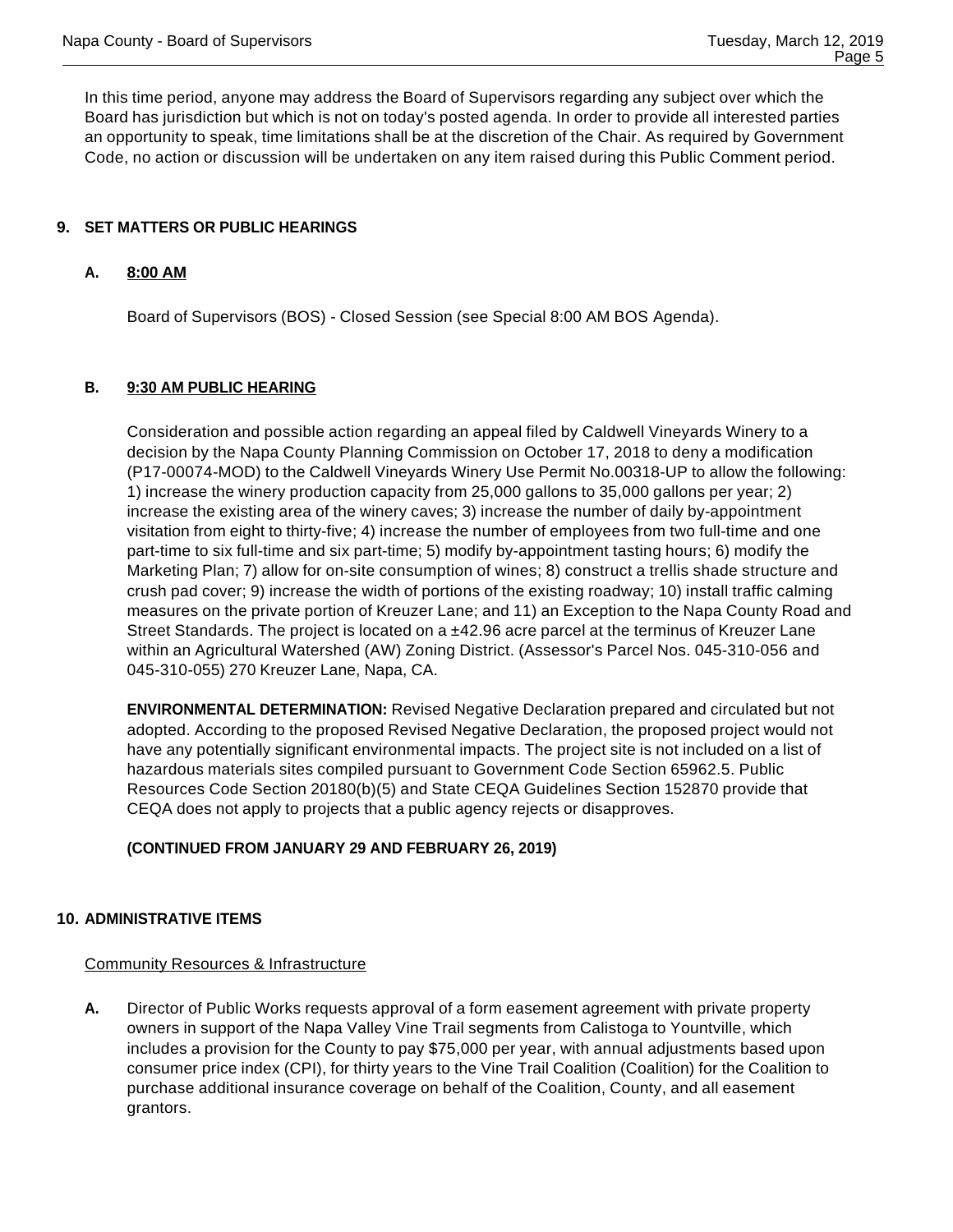#### General Admin & Finance

**B.** County Executive Officer requests appointment of <u>one</u> of the following applicants to represent the General Public on the Napa County Airport Land Use Commission (ALUC) with the 4-year term of office to commence immediately, and expire on December 17, 2022:

Name Kirsten Bartok Touw\* Thomas Benvenuto Michael Harms Charles Koch Stephen Kreps Bruce McLean\* Yuki Anita Moore\* Christian Palmaz Michael Rupprecht Alan Shepp David Timm

\* Recommended by the Airport Advisory Commission

**C.** Appointment of a member of the Board of Supervisors to serve on the CASA Legislative Task Force.

# **(PLEASE NOTE: THIS ITEM WAS ADDED AS A SUPPLEMENTAL AGENDA ITEM ON FRIDAY, MARCH 8, 2019 AT 5:14 PM).**

**11. LEGISLATIVE ITEMS**

#### **12. BOARD OF SUPERVISORS COMMITTEE REPORTS AND ANNOUNCEMENTS**

**13. BOARD OF SUPERVISORS FUTURE AGENDA ITEMS**

#### **14. COUNTY EXECUTIVE OFFICER REPORTS AND ANNOUNCEMENTS**

#### **15. CLOSED SESSION**

**A. CONFERENCE WITH REAL PROPERTY NEGOTIATOR** (Government Code Section 54956.8)

Property: Napa County Fairgrounds, Calistoga, California (APNs 011-140-006, 011-140-007, 011- 140-056, 011-140-009, and 011-140-055) Agency Negotiator: Minh C. Tran, County Executive Officer Negotiating Parties: Napa County and City of Calistoga Under Negotiation: [X] Price [X] Terms of Payment

#### **16. ADJOURNMENT**